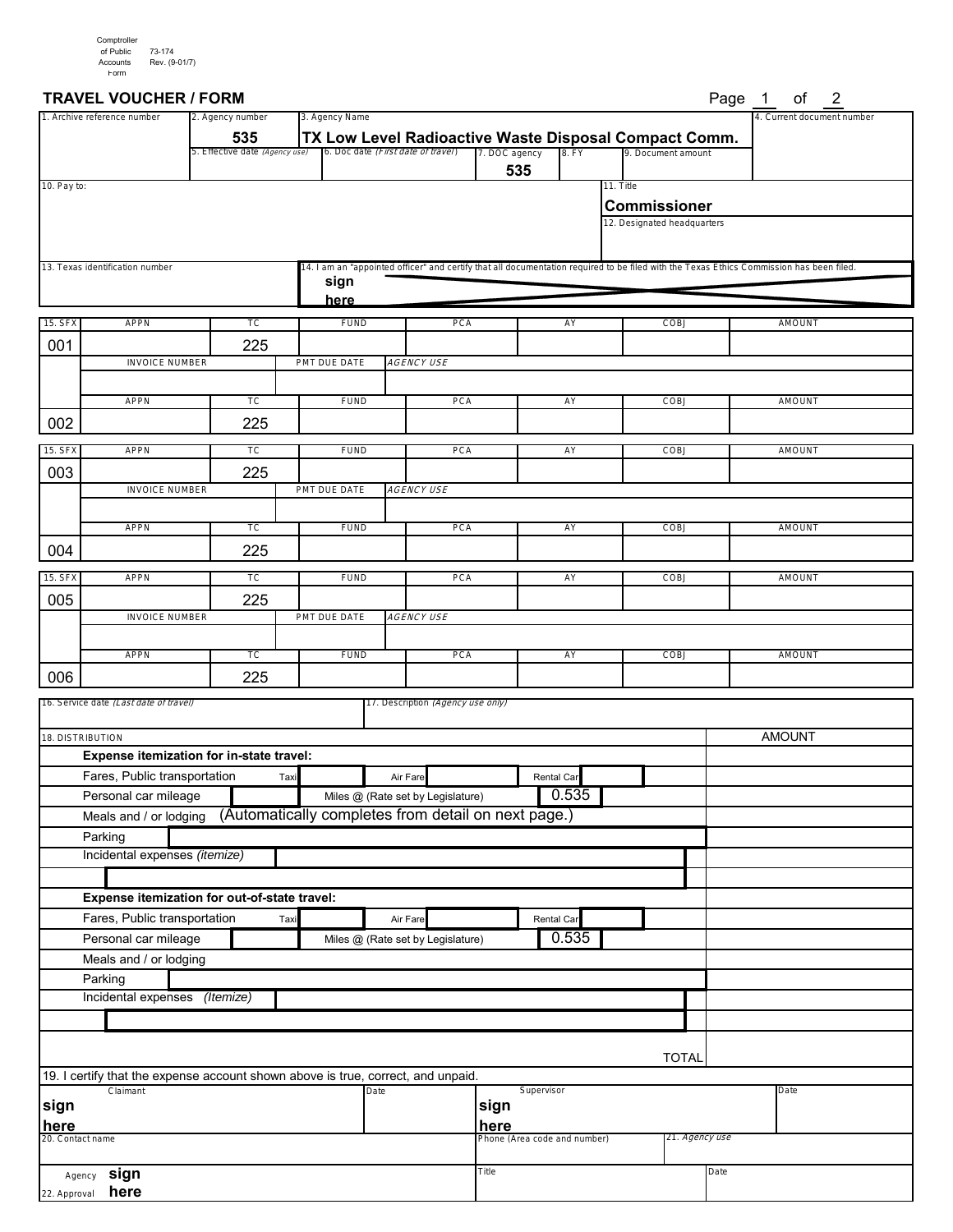| <u>Page 2 of 2</u><br>Form 73-174 (Back)(Rev. 9-01/7) |                                                                               |      |              |                           |                        |          |                                |                                 |                                  |                           |                                                                      |                      |                       |                |
|-------------------------------------------------------|-------------------------------------------------------------------------------|------|--------------|---------------------------|------------------------|----------|--------------------------------|---------------------------------|----------------------------------|---------------------------|----------------------------------------------------------------------|----------------------|-----------------------|----------------|
| <b>ACTUAL EXPENSE</b><br>IN-STATE MEALS AND LODGING   |                                                                               |      |              |                           |                        |          |                                |                                 |                                  |                           |                                                                      |                      |                       |                |
| a.<br>Leave<br>Arrive<br>b.                           |                                                                               |      |              |                           |                        | c. Meals | $\,$ d<br>.Meals<br>e. Lodging |                                 |                                  |                           |                                                                      |                      |                       |                |
|                                                       | Headquarters                                                                  |      | Headquarters |                           |                        |          | non-overnight                  | not to                          | not to                           | TOTAL                     | g.                                                                   |                      |                       |                |
| Date                                                  | Hour                                                                          | Min. | ${\sf m}$    | Date                      | Hour                   | Min.     | m.                             | not to<br>exceed \$36           | exceed<br>maximum rate           | exceed<br>maximum rate    |                                                                      | Meals                | Lodging               | Total          |
|                                                       |                                                                               |      |              |                           |                        |          |                                |                                 |                                  |                           |                                                                      |                      |                       |                |
|                                                       |                                                                               |      |              |                           |                        |          |                                |                                 |                                  |                           |                                                                      |                      |                       |                |
|                                                       |                                                                               |      |              |                           |                        |          |                                |                                 |                                  |                           |                                                                      |                      |                       |                |
|                                                       |                                                                               |      |              |                           |                        |          |                                |                                 |                                  |                           |                                                                      |                      |                       |                |
|                                                       |                                                                               |      |              |                           |                        |          |                                |                                 |                                  |                           |                                                                      |                      |                       |                |
|                                                       |                                                                               |      |              |                           |                        |          |                                |                                 |                                  |                           |                                                                      |                      |                       |                |
|                                                       |                                                                               |      |              |                           |                        |          |                                |                                 |                                  |                           |                                                                      |                      |                       |                |
|                                                       |                                                                               |      |              |                           |                        |          |                                |                                 |                                  |                           |                                                                      |                      |                       |                |
|                                                       |                                                                               |      |              |                           |                        |          |                                |                                 |                                  |                           |                                                                      |                      |                       |                |
|                                                       |                                                                               |      |              |                           |                        |          |                                |                                 |                                  |                           |                                                                      |                      |                       |                |
|                                                       |                                                                               |      |              |                           |                        |          |                                |                                 |                                  |                           |                                                                      |                      |                       |                |
|                                                       |                                                                               |      |              |                           |                        |          |                                |                                 |                                  |                           |                                                                      |                      |                       |                |
|                                                       |                                                                               |      |              |                           |                        |          |                                |                                 |                                  |                           |                                                                      |                      |                       |                |
|                                                       |                                                                               |      |              |                           |                        |          |                                |                                 |                                  |                           |                                                                      |                      |                       |                |
|                                                       |                                                                               |      |              |                           |                        |          |                                |                                 |                                  |                           |                                                                      |                      |                       |                |
|                                                       |                                                                               |      |              |                           |                        |          |                                |                                 |                                  |                           |                                                                      |                      |                       |                |
|                                                       |                                                                               |      |              | TOTAL MEALS NON OVERNIGHT |                        |          |                                |                                 | <b>TOTAL MEALS &amp; LODGING</b> |                           | k.                                                                   | TOTAL ACTUAL EXPENSE |                       |                |
|                                                       |                                                                               |      |              |                           |                        |          |                                |                                 |                                  |                           |                                                                      |                      |                       |                |
| OUT-OF-STATE MEALS AND LODGING                        |                                                                               |      |              |                           |                        |          |                                |                                 |                                  |                           |                                                                      |                      | <b>ACTUAL EXPENSE</b> |                |
| m.                                                    | Leave<br>Headquarters                                                         |      |              | n.                        | Arrive<br>Headquarters |          |                                | o. Meals<br>non-overnight       | p. Meals<br>not to               | q. Lodging<br>not to      | TOTAL                                                                |                      |                       | u.             |
|                                                       |                                                                               |      |              |                           |                        |          |                                | not to                          | exceed                           | exceed                    |                                                                      | Meals                | Lodging               | Total          |
| Date                                                  | Hour                                                                          | Min. | $m$ .        | Date                      | Hour                   | Min.     | m.                             | exceed \$36                     |                                  | Maximum Rate Maximum Rate |                                                                      |                      |                       |                |
|                                                       |                                                                               |      |              |                           |                        |          |                                |                                 |                                  |                           |                                                                      |                      |                       |                |
|                                                       |                                                                               |      |              |                           |                        |          |                                |                                 |                                  |                           |                                                                      |                      |                       |                |
|                                                       |                                                                               |      |              |                           |                        |          |                                |                                 |                                  |                           |                                                                      |                      |                       |                |
|                                                       |                                                                               |      |              |                           |                        |          |                                |                                 |                                  |                           |                                                                      |                      |                       |                |
|                                                       |                                                                               |      |              |                           |                        |          |                                |                                 |                                  |                           |                                                                      |                      |                       |                |
|                                                       |                                                                               |      |              |                           |                        |          |                                |                                 |                                  |                           |                                                                      |                      |                       |                |
|                                                       |                                                                               |      |              |                           |                        |          |                                |                                 |                                  |                           |                                                                      |                      |                       |                |
|                                                       |                                                                               |      |              |                           |                        |          |                                |                                 |                                  |                           |                                                                      |                      |                       |                |
|                                                       |                                                                               |      |              |                           |                        |          |                                |                                 |                                  |                           |                                                                      |                      |                       |                |
|                                                       |                                                                               |      |              |                           |                        |          |                                |                                 |                                  |                           |                                                                      |                      |                       |                |
|                                                       |                                                                               |      |              | TOTAL MEALS NON OVERNIGHT |                        |          |                                | ν.                              | TOTAL MEALS & LODGING            |                           | W.                                                                   | TOTAL ACTUAL EXPENSE |                       | x.             |
|                                                       |                                                                               |      |              |                           |                        |          |                                |                                 |                                  |                           | y. INFORMATION REQUIRED BY THE STATE OF TEXAS TRAVEL ALLOWANCE GUIDE |                      |                       | Mileage        |
| <b>DATE</b>                                           |                                                                               |      |              |                           |                        |          |                                | AND OTHER PERTINENT INFORMATION |                                  |                           |                                                                      |                      |                       | Point to Point |
|                                                       |                                                                               |      |              |                           |                        |          |                                |                                 |                                  |                           |                                                                      |                      |                       |                |
|                                                       |                                                                               |      |              |                           |                        |          |                                |                                 |                                  |                           |                                                                      |                      |                       |                |
|                                                       |                                                                               |      |              |                           |                        |          |                                |                                 |                                  |                           |                                                                      |                      |                       |                |
|                                                       |                                                                               |      |              |                           |                        |          |                                |                                 |                                  |                           |                                                                      |                      |                       |                |
|                                                       |                                                                               |      |              |                           |                        |          |                                |                                 |                                  |                           |                                                                      |                      |                       |                |
|                                                       |                                                                               |      |              |                           |                        |          |                                |                                 |                                  |                           |                                                                      |                      |                       |                |
|                                                       |                                                                               |      |              |                           |                        |          |                                |                                 |                                  |                           |                                                                      |                      |                       |                |
|                                                       |                                                                               |      |              |                           |                        |          |                                |                                 |                                  |                           |                                                                      |                      |                       |                |
|                                                       |                                                                               |      |              |                           |                        |          |                                |                                 |                                  |                           |                                                                      |                      |                       |                |
|                                                       |                                                                               |      |              |                           |                        |          |                                |                                 |                                  |                           |                                                                      |                      |                       |                |
|                                                       |                                                                               |      |              |                           |                        |          |                                |                                 |                                  |                           |                                                                      |                      |                       |                |
|                                                       |                                                                               |      |              |                           |                        |          |                                |                                 |                                  |                           |                                                                      |                      |                       |                |
|                                                       |                                                                               |      |              |                           |                        |          |                                |                                 |                                  |                           |                                                                      |                      |                       |                |
|                                                       |                                                                               |      |              |                           |                        |          |                                |                                 |                                  |                           |                                                                      |                      |                       |                |
|                                                       |                                                                               |      |              |                           |                        |          |                                |                                 |                                  |                           |                                                                      |                      |                       |                |
|                                                       |                                                                               |      |              |                           |                        |          |                                |                                 |                                  |                           |                                                                      |                      |                       |                |
|                                                       |                                                                               |      |              |                           |                        |          |                                |                                 |                                  |                           |                                                                      |                      |                       |                |
|                                                       |                                                                               |      |              |                           |                        |          |                                |                                 |                                  |                           |                                                                      |                      |                       |                |
|                                                       |                                                                               |      |              |                           |                        |          |                                |                                 |                                  |                           |                                                                      |                      |                       |                |
|                                                       |                                                                               |      |              |                           |                        |          |                                |                                 |                                  |                           |                                                                      |                      |                       |                |
|                                                       |                                                                               |      |              |                           |                        |          |                                |                                 |                                  |                           |                                                                      |                      |                       |                |
|                                                       | *Show point-to-point breakdown, including intra-city mileage claims<br>Total: |      |              |                           |                        |          |                                |                                 |                                  |                           |                                                                      |                      |                       |                |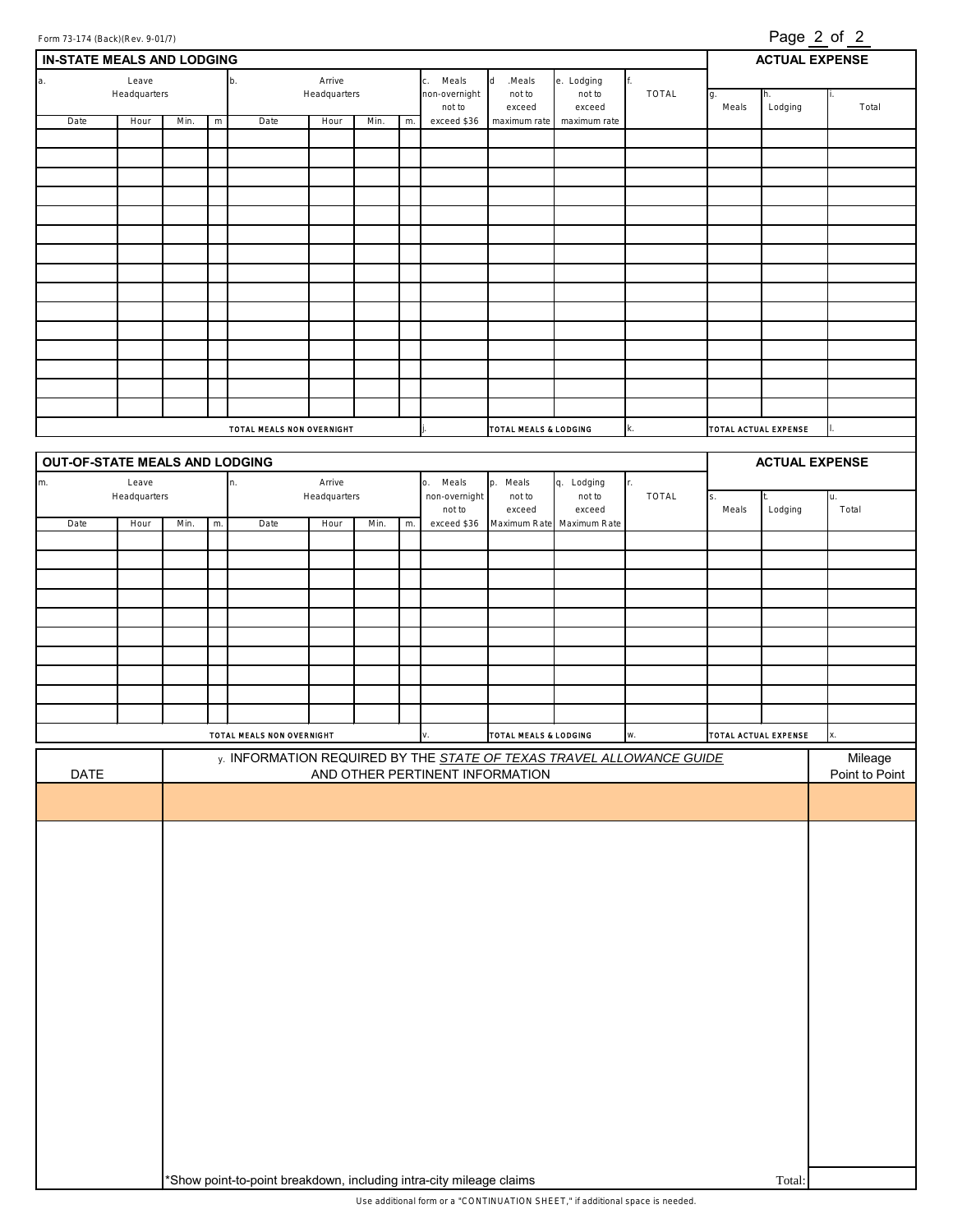## **TLLRWDCC** Travel Expense Worksheet - Commissioner

|                                                    |                     |                  |                  |                   |                     | Trip Starting Time ____________ Ending Time_ |                  |                    | _________ |  |  |
|----------------------------------------------------|---------------------|------------------|------------------|-------------------|---------------------|----------------------------------------------|------------------|--------------------|-----------|--|--|
|                                                    |                     |                  |                  |                   |                     | (Required)<br>(Required)                     |                  |                    |           |  |  |
|                                                    | Receipt<br>Required | SUNDAY<br>(DATE) | MONDAY<br>(DATE) | TUESDAY<br>(DATE) | WEDNESDAY<br>(DATE) | THURS.<br>(DATE)                             | FRIDAY<br>(DATE) | SATURDAY<br>(DATE) | TOTAL     |  |  |
| AIRFARE                                            | <b>YES</b>          |                  |                  |                   |                     |                                              |                  |                    | \$0.00    |  |  |
| RENTAL CAR                                         | <b>YES</b>          |                  |                  |                   |                     |                                              |                  |                    | \$0.00    |  |  |
| <b>MASS TRANSIT</b><br>OR TAXI                     | NO                  |                  |                  |                   |                     |                                              |                  |                    | \$0.00    |  |  |
| MILEAGE IN<br><b>DOLLARS</b><br>$(53.5¢$ per mile) | $\rm N/A$           |                  |                  |                   |                     |                                              |                  |                    | \$0.00    |  |  |
| <b>BREAKFAST</b>                                   | NO.                 |                  |                  |                   |                     |                                              |                  |                    | \$0.00    |  |  |
| LUNCH                                              | NO                  |                  |                  |                   |                     |                                              |                  |                    | \$0.00    |  |  |
| <b>DINNER</b>                                      | NO                  |                  |                  |                   |                     |                                              |                  |                    | \$0.00    |  |  |
| LODGING                                            | <b>YES</b>          |                  |                  |                   |                     |                                              |                  |                    | \$0.00    |  |  |
| HOTEL/MOTEL<br>TAX                                 | <b>YES</b>          |                  |                  |                   |                     |                                              |                  |                    | \$0.00    |  |  |
| PARKING                                            | NO                  |                  |                  |                   |                     |                                              |                  |                    | \$0.00    |  |  |
| OTHER<br>(Itemize and<br>explain)                  | <b>YES</b>          |                  |                  |                   |                     |                                              |                  |                    | \$0.00    |  |  |
| TOTAL TRAVEL<br><b>EXPENSES</b>                    |                     | \$0.00           | \$0.00           | \$0.00            | \$0.00              | \$0.00                                       | \$0.00           | \$0.00             | \$0.00    |  |  |

*I certify that all expenses shown were incurred on behalf of the TLLRWDCC and that I have not been reimbursed for any of the above expenses.*

*\_\_\_\_\_\_\_\_\_\_\_\_\_\_\_\_\_\_\_\_\_\_\_\_\_\_\_\_\_\_\_\_\_\_\_\_\_\_\_\_\_\_* \_\_\_\_\_\_\_\_\_\_\_\_\_\_\_\_\_\_\_\_\_\_\_\_\_ \_\_\_\_\_\_\_\_\_\_\_\_\_\_\_\_\_\_\_\_\_\_\_\_\_\_ **Signature Date Daytime Phone Number**

# **Note: Please include a signed travel voucher and a brief narrative when submitting this worksheet for reimbursement**.

Summary of Mileage in Miles

| DATE | <b>FROM</b> | TΟ | <b>MILES</b> | <b>TOTAL MILES</b> |
|------|-------------|----|--------------|--------------------|
|      |             |    |              | 0.00               |
|      |             |    |              | 0.00               |
|      |             |    |              | 0.00               |
|      |             |    |              | 0.00               |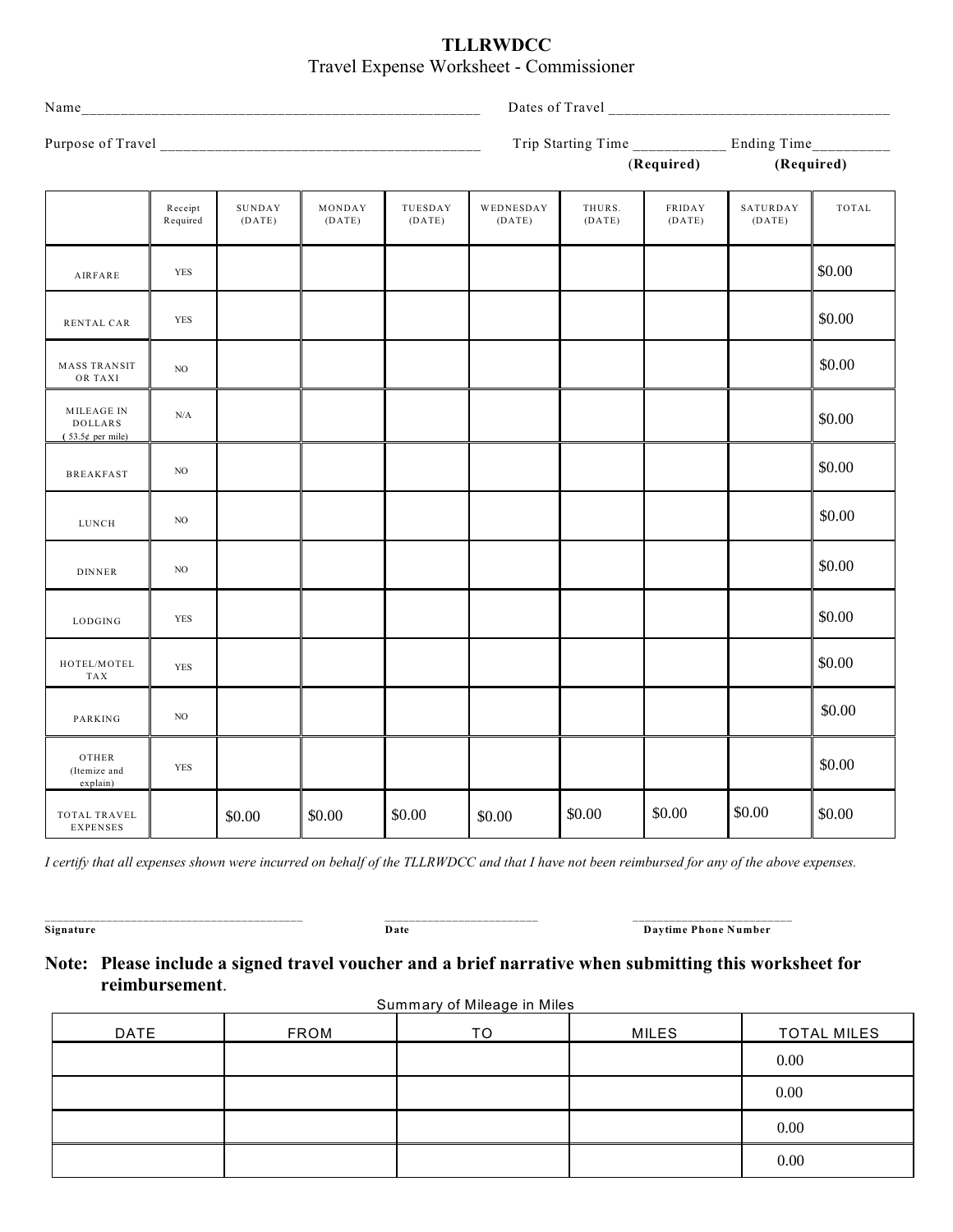## EXAMPLES OF TRAVEL VOUCHER NARRATIVES

#### EXAMPLE

01/01/07 Departed residence. Drove personal vehicle to airport. Parked car. Departed headquarters aboard commercial flight to Austin. Arrived in Austin. Rented vehicle. Drove to commercial lodging. Stayed overnight in commercial lodging. 01/02/07 Drove to Hobby Building. Attended Board meeting. Drove back to hotel. Stayed overnight in commercial lodging. 01/03/07 Drove to Hobby Building. Attended Board meeting. Drove rental car to airport and returned. Took commercial flight back to headquarters. Drove personal vehicle back to residence.

#### EXAMPLE

| 01/01/07 | Departed headquarters in personal vehicle. Drove to Austin, TX.<br>Checked into commercial lodging. Stayed overnight.                               | $85 \text{ mi}$ |
|----------|-----------------------------------------------------------------------------------------------------------------------------------------------------|-----------------|
| 01/02/07 | Drove to Hobby building to attend Board meeting. Attended Board meeting.<br>Returned to commercial lodging. Stayed overnight in commercial lodging. |                 |
| 01/03/07 | Drove to Hobby building to attend second day of Board meeting.<br>Drove personal vehicle back to headquarters.                                      | $85 \text{ mi}$ |

Please remember that a travel narrative should provide a step by step travel history. An auditor would like to be able to read your narrative and understand how you acquired any expenses that you are claiming.

If you shared a taxi/vehicle with someone else, please indicated this on your travel voucher even if you did not accrue an expense. Auditor's like to know how you got from one place to another.

Please do not abbreviate in your narratives. An auditor may not know what the acronym represents.

I know travel vouchers can be tedious, to say the least, but for auditing purposes these requirements are necessary.

Thank you for your cooperation.